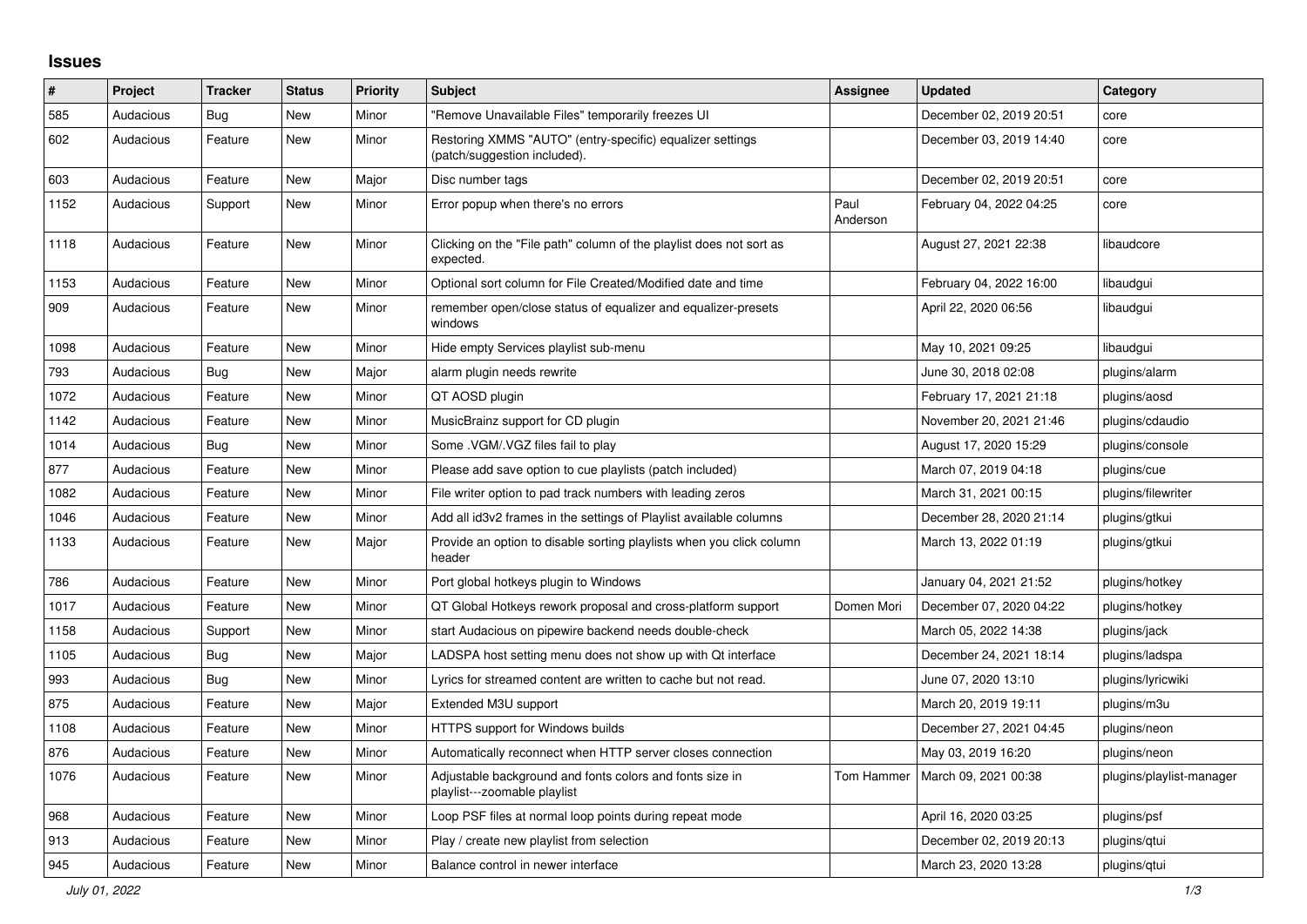| #    | Project   | <b>Tracker</b> | <b>Status</b> | <b>Priority</b> | Subject                                                                                             | Assignee       | <b>Updated</b>           | Category            |
|------|-----------|----------------|---------------|-----------------|-----------------------------------------------------------------------------------------------------|----------------|--------------------------|---------------------|
| 1106 | Audacious | <b>Bug</b>     | New           | Minor           | Could not communicate with last.fm: Error in the HTTP2 framing layer.                               |                | June 15, 2021 21:30      | plugins/scrobbler2  |
| 429  | Audacious | Feature        | New           | Minor           | Please enable scrobbling to libre.fm in Scrobbler 2.0                                               |                | September 02, 2019 10:35 | plugins/scrobbler2  |
| 943  | Audacious | Feature        | New           | Minor           | Being able to add several folders to the library, and arrange that<br>Audacious recognizes symlinks |                | March 23, 2020 15:41     | plugins/search tool |
| 1088 | Audacious | Feature        | <b>New</b>    | Minor           | plugin: status icon: ADD option to select tray mouse Middle Click action                            |                | April 11, 2021 12:05     | plugins/statusicon  |
| 975  | Audacious | Bug            | New           | Minor           | Segfault/leak on exit with streamtuner enabled                                                      | Ariadne Conill | May 01, 2020 00:17       | plugins/streamtuner |
| 969  | Audacious | Feature        | New           | Minor           | streamtuner plugin: Please add column-sortability, or at least sort<br>alphabetically by 1st column |                | June 16, 2020 09:54      | plugins/streamtuner |
| 859  | Audacious | <b>Bug</b>     | New           | Minor           | wsz skins cannot be used on Windows                                                                 |                | January 01, 2020 02:48   | win32               |
| 1101 | Audacious | Feature        | New           | Major           | Please add media shortcut keys for Windows 10                                                       |                | December 03, 2021 16:31  | win32               |
| 973  | Audacious | <b>Bug</b>     | New           | Minor           | "snd_pcm_recover failed" alsa error and "String leaked" warnings                                    |                | August 28, 2021 08:52    |                     |
| 784  | Audacious | <b>Bug</b>     | New           | Minor           | Audio jumps at the start of some tracks when playing CUE+TTA files                                  |                | April 10, 2018 02:46     |                     |
| 196  | Audacious | <b>Bug</b>     | New           | Minor           | Wrong channel map when doing surround playback                                                      |                | April 13, 2021 03:48     |                     |
| 760  | Audacious | <b>Bug</b>     | New           | Major           | Credits for some pre-Transifex translators are missing                                              |                | December 13, 2017 14:19  |                     |
| 870  | Audacious | Feature        | New           | Minor           | View > Show Playlist and View > Show Playback Controls                                              |                | November 15, 2021 22:48  |                     |
| 1047 | Audacious | Feature        | <b>New</b>    | Minor           | Stop playing after any chosen track                                                                 |                | December 29, 2020 01:23  |                     |
| 51   | Audacious | Feature        | New           | Minor           | Option to inhibit suspend                                                                           |                | February 13, 2021 09:23  |                     |
| 1057 | Audacious | Feature        | New           | Minor           | Matroska (mka) chapter support                                                                      |                | August 27, 2021 22:54    |                     |
| 1058 | Audacious | Feature        | New           | Minor           | Allow changing the language/locale in settings                                                      |                | January 30, 2021 18:11   |                     |
| 1130 | Audacious | Feature        | <b>New</b>    | Minor           | folders for tabs in the playlist head (an enhancement suggestion, not a<br>bug)                     |                | October 24, 2021 19:04   |                     |
| 1131 | Audacious | Feature        | New           | Minor           | Selection of songs via selection field/bar (as in Clementine)                                       |                | October 31, 2021 12:41   |                     |
| 1011 | Audacious | Feature        | New           | Minor           | Visible separator of folders in the playlist                                                        |                | July 18, 2020 16:10      |                     |
| 1134 | Audacious | Feature        | <b>New</b>    | Minor           | Web interface remote control                                                                        |                | November 04, 2021 06:57  |                     |
| 1013 | Audacious | Feature        | New           | Minor           | Request re Album Art using music file metatag                                                       |                | August 03, 2020 22:48    |                     |
| 995  | Audacious | Feature        | New           | Minor           | Add star rating to songs                                                                            |                | June 16, 2020 09:56      |                     |
| 987  | Audacious | Feature        | New           | Minor           | Closing of Search Library tool by same method as opening it                                         |                | May 13, 2020 00:15       |                     |
| 918  | Audacious | Feature        | New           | Minor           | Replace libguess with libuchardet                                                                   |                | November 19, 2019 05:50  |                     |
| 1066 | Audacious | Feature        | New           | Minor           | Allow Equalizer window to be resized.                                                               |                | February 11, 2021 10:05  |                     |
| 1067 | Audacious | Feature        | New           | Minor           | Equalizer adjustments are coarse.                                                                   |                | February 11, 2021 10:09  |                     |
| 924  | Audacious | Feature        | New           | Minor           | Option to replace playlist contents by drag and drop                                                |                | December 02, 2019 20:15  |                     |
| 908  | Audacious | Feature        | New           | Minor           | Use QtXml instead of libxml2                                                                        |                | October 26, 2019 14:21   |                     |
| 1071 | Audacious | Feature        | New           | Minor           | Linkage could be improved for packagers.                                                            |                | March 31, 2021 00:32     |                     |
| 1119 | Audacious | Feature        | New           | Minor           | ADD ability to silence internet radio timeout Error dialog popup                                    |                | July 31, 2021 18:36      |                     |